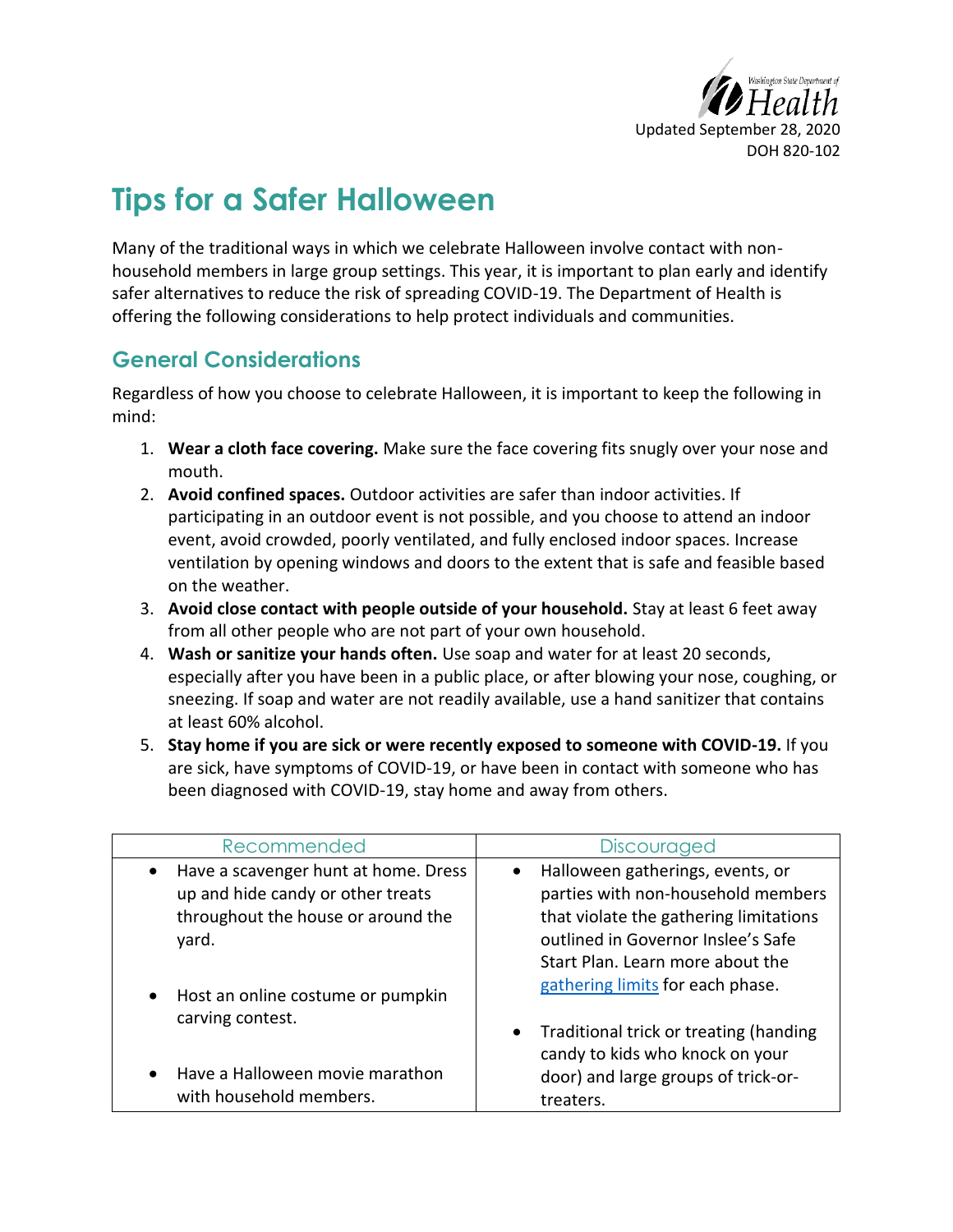- If you go trick-or-treating:
	- o Stick with members of your household and keep at least 6 feet of distance from any nonhousehold members.
	- o Wear a cloth face covering or mask if older than age 2. Make sure the mask is snug around your nose and mouth and does not have holes. A plastic costume mask is not a substitute for a cloth face covering.
	- o Wash your hands before and after trick-or-treating.
	- o Bring plenty of hand sanitizer.
- If you give out treats:
	- o Limit candy to individually wrapped treat bags. This reduces the number of people who would typically touch items in a communal bowl.
	- o If possible, place treats on a table in your driveway or yard to avoid crowds at your front door. To see trick-or-treaters, sit in a chair in your driveway, garage, yard, or porch and maintain at least 6 feet of distance from the treat table.
	- o Place a few mini pumpkins or other decorations 6 feet apart to signal a line and keep trickor-treaters distanced while waiting for treats.
- Trunk-or-treat gatherings with multiple households that facilitate crowding around treats and violate the gathering limitations outlined in Governor Inslee's Safe Start Plan.
- Indoor haunted houses are not permitted. Haunted houses must be designed as a no-touch outdoor activity with a one-way path. See Governor Inslee's Phase 2 and 3 [agritourism requirements.](https://www.governor.wa.gov/sites/default/files/COVID19%20Phase%202%20Agritourism%20Guidance.pdf?utm_medium=email&utm_source=govdelivery)
- Indoor trick-or-treating activities, such as those organized in malls or similar venues.